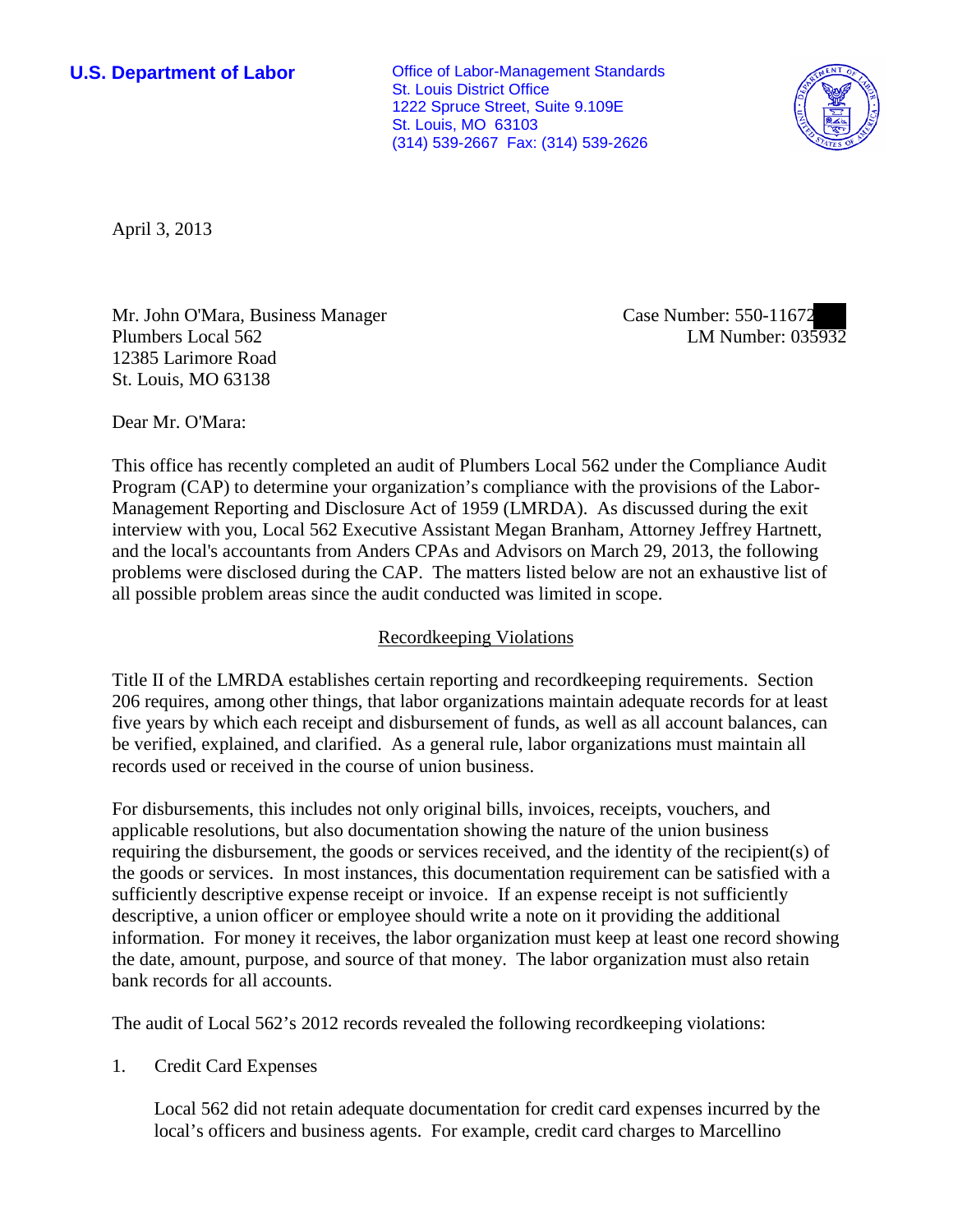Ristorante for \$409.84, Beacon Hotel for \$885.33, and Disney Ticket AK for \$353.56 were not supported with back-up documentation.

As noted above, labor organizations must retain original receipts, bills, and vouchers for all disbursements. The president and treasurer (or corresponding principal officers) of your union, who are required to sign your union's LM report, are responsible for properly maintaining union records. During the exit interview, you indicated the local is in the process of developing new procedures to ensure proper back-up documentation is maintained for all future credit card expenses.

### 2. Meal Expenses

Local 562 did not require officers and employees to submit itemized receipts for meal expenses. The union must maintain itemized receipts provided by restaurants to officers and employees. These itemized receipts are necessary to determine if such disbursements are for union business purposes and to sufficiently fulfill the recordkeeping requirement of LMRDA Section 206.

Local 562 records of meal expenses were not always retained and did not always include written explanations of union business conducted or the names and titles of the persons incurring the restaurant charges. For example, a credit card charge to Jeff Ruby's for \$294.06 was not supported by an invoice containing the written explanation of union business conducted or names of persons in attendance. Another credit card charge at Terrazza Grill for \$79.75 was supported only by a non-itemized receipt with "562" written on the back side. Union records of meal expenses must include written explanations of the union business conducted and the full names and titles of all persons who incurred the restaurant charges. Also, the records retained must identify the names of the restaurants where the officers or employees incurred meal expenses. You indicated this policy will be communicated to the officers and employees with union credit cards.

# 3. Disposition of Property

Local 562 did not maintain an inventory of tickets, shirts, and other property, such as gift cards, it purchased, sold, or gave away. The union must report the value of any union property on hand at the beginning and end of each year in Item 28 of the LM-2. The union must retain an inventory or similar record of property on hand to verify, clarify, and explain the information that must be reported in Item 28. According to you, this issue has been resolved and will be properly reported.

#### 4. Lack of Salary Authorization

Local 562 did not maintain records to verify that all of the salaries reported in Schedules 11 (All Officers and Disbursements to Officers) and 12 (Disbursements to Employees) of the LM-2 were the authorized amount and therefore were correctly reported. The union must keep a record, such as meeting minutes, to show the current salary authorized by the entity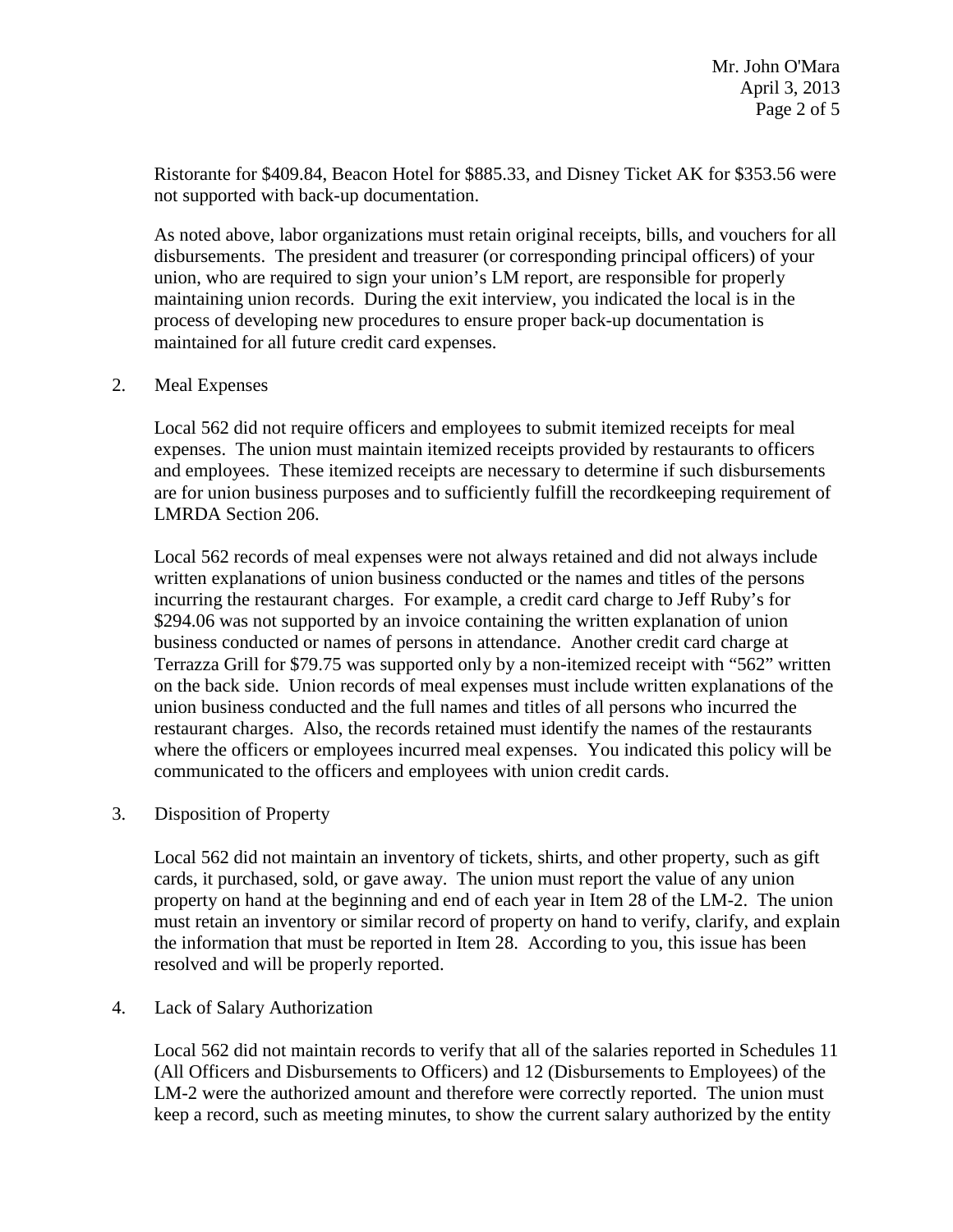or individual in the union with the authority to establish salaries. During the exit interview, you stated you would remedy this issue by creating a document that clearly indicates the salary and benefits for each officer and employee of Local 562 and ensuring these salaries are properly authorized.

The proper maintenance of union records is the personal responsibility of the individuals who are required to file Local 562's LM report. You should be aware that under the provisions of Section 209(a) of the LMRDA and Section 3571 of Title 18 of the U.S. Code, willful failure to maintain records can result in a fine of up to \$100,000 or imprisonment for not more than one year, or both. Under the provisions of Section 209(c) of the LMRDA and Section 3571 of Title 18 of the U.S. Code, willful destruction or falsification of records can result in a fine of up to \$100,000 or imprisonment for not more than one year, or both. The penalties provided in Section 209(c) and Section 3571 of Title 18 apply to any person who caused the violations, not just the individuals who are responsible for filing the union's LM report.

# Reporting Violations

The audit disclosed a violation of LMRDA Section 201(b), which requires labor organizations to file annual financial reports accurately disclosing their financial condition and operations. The Labor Organization Annual Report Form LM-2 filed by Local 562 for the fiscal year ended December 31, 2011, was deficient in the following area:

Disbursements to Officers and Employees

Local 562 did not include some indirect payments to officers and employees in Schedule 11 (All Officers and Disbursements to Officers) and Schedule 12 (Disbursements to Employees). For example, the local's accountants indicated payments for airfare and other expenses for officer and employee spouses accompanying union officials on union business were not reported in Column G (Other Disbursements) of Schedules 11 and 12. It appears that the local erroneously reported these payments in Schedules 15 through 19. The local's accountants stated these expenses will be properly reported in the future.

The union must report in Column F of Schedules 11 and 12 (Disbursements for Official Business) direct disbursements to officers and employees for reimbursement of expenses they incurred while conducting union business. In addition, the union must report in Column F of Schedules 11 and 12 indirect disbursements made to another party (such as a credit card company) for business expenses union personnel incur. However, the union must report in Schedules 15 through 19 indirect disbursements for business expenses union personnel incur for transportation by public carrier (such as an airline) and for temporary lodging expenses while traveling on union business. The union must report in Column G (Other Disbursements) of Schedules 11 and 12 any direct or indirect disbursements to union personnel for expenses not necessary for conducting union business.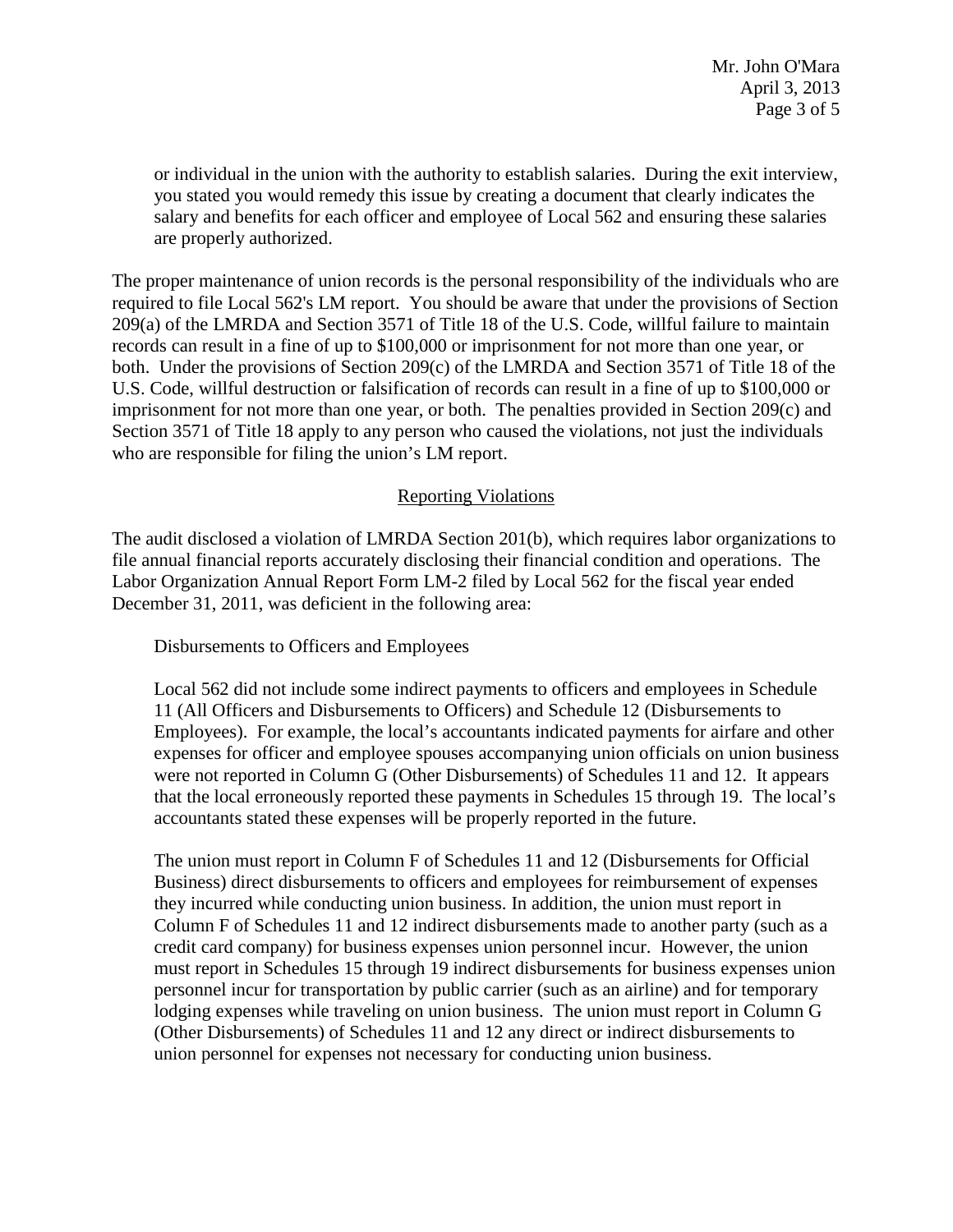I am not requiring that Local 562 file an amended LM report for 2011 to correct the deficient items, but Local 562 has agreed to properly report the deficient items on all future reports it files with OLMS.

### Other Violation

The audit disclosed the following other violation:

Illegal Loan to Union Employee

Section 503 of the LMRDA prohibits labor organizations from making direct and indirect loans to any officer or employee of such organization which results in a total indebtedness on the part of such officer or employee to the labor organization in excess of \$2000. During the compliance audit you indicated the local made a loan to a retiring business agent in the amount \$10,200. This loan was made to allow the retiring employee eight months to pay Local 562 the balance owed by him for his portion (50-percent of the assessed value) of the union owned vehicle he was given by the local as a retirement gift. In reference to Section 503, the LMRDA states, "Any person who willfully violates this section shall be fined not more than \$5000 or imprisoned for not more than one year, or both."

The loan was repaid by the business agent on February 15, 2013. During the exit interview, you indicated you understand this policy and that Local 562 will no longer make loans in excess of \$2000 to any officers or employees.

#### Other Issues

1. Expense Policy

As I discussed during the exit interview, the audit revealed that Local 562 does not have a clear policy regarding the types of expenses personnel may claim for reimbursement and the types of expenses that may be charged to union credit cards. OLMS recommends that unions adopt written guidelines concerning such matters. You indicated this issue has already been addressed and that all officers and employees will be aware of the expense policy.

2. Use of Signature Stamp

During the audit, you advised it is Local 562's practice for the local's business manager to be the sole signatory on all union checks. You also stated that Executive Assistant Branham has a signature stamp to use in your absence and that no one except yourself and Branham review the checks before they are issued. A two signature requirement is an effective internal control of union funds. Its purpose is to attest to the authenticity of a completed document already signed. Additionally, the use of a signature stamp does not attest to the authenticity of the completed check, and negates the purpose of the two